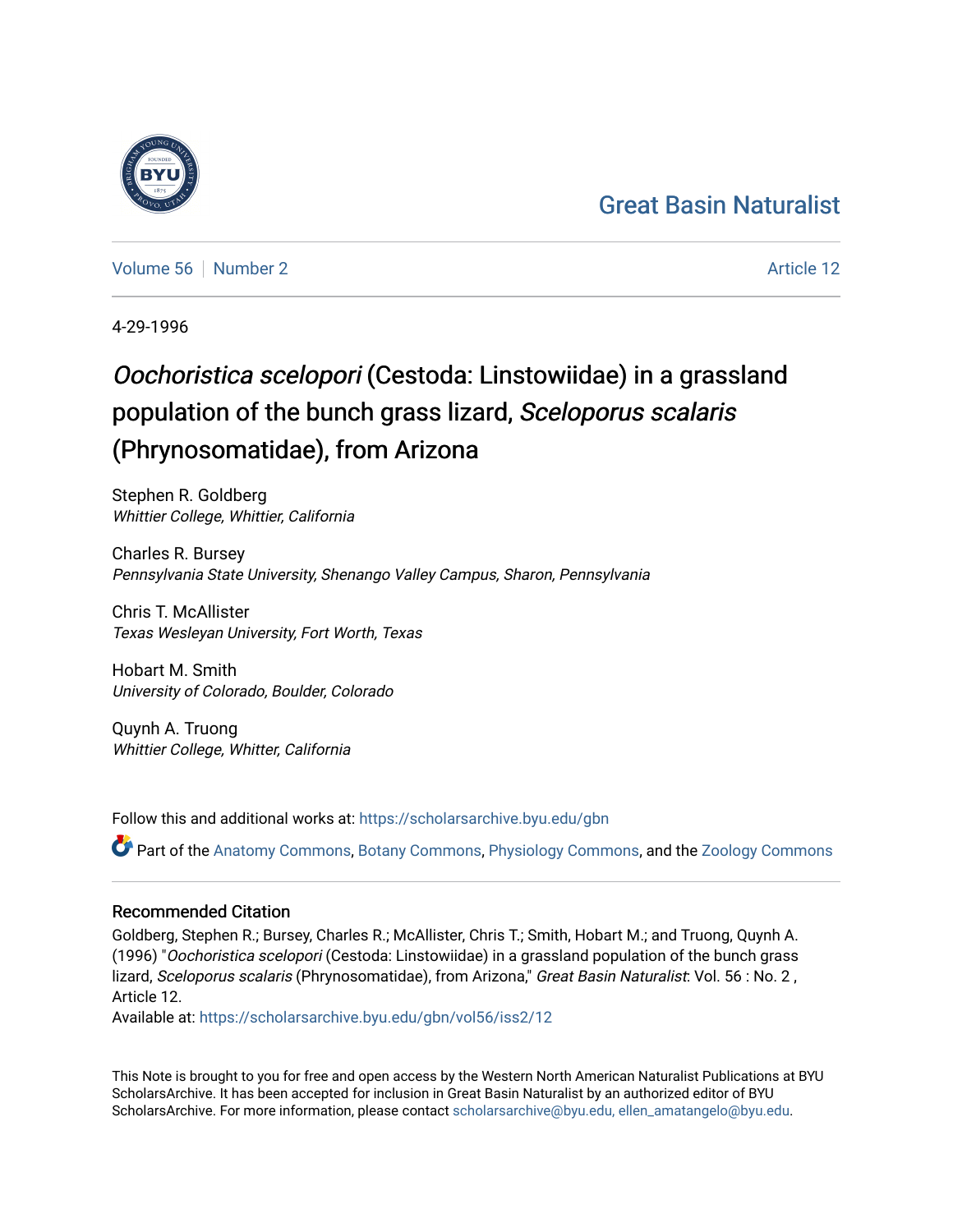Greal Basin Naturalist 56(2), © 1996, pp. 180-182

# *OOCHORISTlCA SCELOPORI* (CESTODA: LINSTOWIIDAE) IN A GRASSLAND POPULATION OF THE BUNCH GRASS LIZARD, *SCELOPORUS SCAJARIS* (PHRYNOSOMATIDAE), FROM ARIZONA

Stephen R. Goldberg<sup>1</sup>, Charles R. Bursey<sup>2</sup>, Chris T. McAllister<sup>3</sup>, Hobart M. Smith $^4$ , and Quynh A. Truong $^1$ 

*Key wor(ls:* Sceloporus scalaris, *hunch grass lizard, Phrynosomatidae,* Oochoristica scelopori, *Cestoda, Arizona.*

The bunch grass lizard *(Sceloporus scalaris*) Wiegmann, 1828) is known from the Huachuca, Dragoon, Santa Rita, and Chiricahua mountains of Arizona, the Animas Mountains of New Mexico, and in the Sierra Madre Occidental and Sierra del Nido of Mexico, usually above 1830 m, but a few isolated valley populations occur as low as 1200 m (Stebbins 1985). To our knowledge, the only report of helminths of this species was a study of a high-elevation (2438- 2.560 m) Chiricahua Mountain population of *5celoporus sealaris slevini* by Goldberg and Bursey (1992a), The purpose of our note is to report on a helminthological examination of a low-elevation (ca 1524 m) grassland population of *S. scalaris slevini* Smith, 1937 from Arizona, and to compare our findings with those of Goldberg and Bursey (1992a). We examined 51 S. *scalaris slevini* (mean snout-vent length  $51 \pm 3.4$  mm [s], range  $40-55$  mm) collected (mostly by hand, a few by dust shot) on the Sonoita Plain, elevation ca  $1524 \text{ m } (31^{\circ}39'N, 111^{\circ}32'W)$ , in the vicinity of Elgin, Santa Cruz County, Arizona. Specimens were deposited in the University of Colorado, Museum of Natural History, Boulder, Colorado as UCM 57259-57282; 57284-57286; 57289-57292; 57295-57298; 57300-57305; 57307-57310; 57313-57316; 57318-57319. UCM 57318-57319 were collected 20 August 1989; others were collected 12-19 July 1990. The abdomen was opened, and the esophagus, stomach, and small and large intestines were removed from the carcass. Each organ was slit longitudinally and examined under a dissecting microscope. The liver and body cavity were also examined. Each helminth was

identified using a glycerol wet mount. Representative cestodes were stained with hematoxylin and mounted in balsam for further examination. Voucher specimens were deposited in the U,S, National Parasite Collection, Beltsville, Maryland 20705 (USNPC 85053). Terminology use is in accordance with Margolis et al. (1982).

Only 1 helminth was fonnd, the cestode *Oochoristica scelopori* Voge and Fox 1950. Prevalence of infection was 10% (5 of 51); mean intensity =  $1.2 \pm 0.45$  [s], range 1-2.

In the only other investigation of helminths of S, *sealaris,* Goldberg and Bursey (1992a) reported finding tetrathyridia of the cestode *Mesocestoides* sp, (prevalence 8%) and larvae of the nematode *Physaloptera* sp. (prevalence 3%). That study was done on a coniferous forest high-elevation population (approximately 2500 m) in the Chiricahua Mountains, \vhereas the current study considered a low-elevation population (ca  $1524$  m) on the Sonoita Plain, located ca 126 km SE of the Chiricahua Mountains study site. Although both populations harbored mutually exclusive helminth faunas, additional work on larger S. *scalaris* samples from these sites will be required to determine the constancy of these differences.

*Oochoristica seelopori* is a common cestode of North American lizards and has been found in 14 other North American phrynosomatid lizards (Table 1). In addition, Amrein (1951) and Telford (1964) reported finding 0. *scelopori* in the xantusiids, *Xantusia henshawi,* X. *riversiana,* and X. *vigllis.* Measurements of various structures of these cestodes were strikingly different from the measurements as given

#### 3Department of Biology, Texas Wesleyan University, 1201 Wesleyan, Fort Worth. TX 76105-1536. <sup>4</sup>EPO Biology, University of Colorado, Boulder, CO 80309-0334.

180

<sup>&</sup>lt;sup>1</sup> Department of Biology, Whittier College, Whittier, CA 90608. Address correspondence to this author.

<sup>&</sup>lt;sup>2</sup>Department of Biology, Pennsylvania State University. Shenango Valley Campus, Sharon, PA 16146.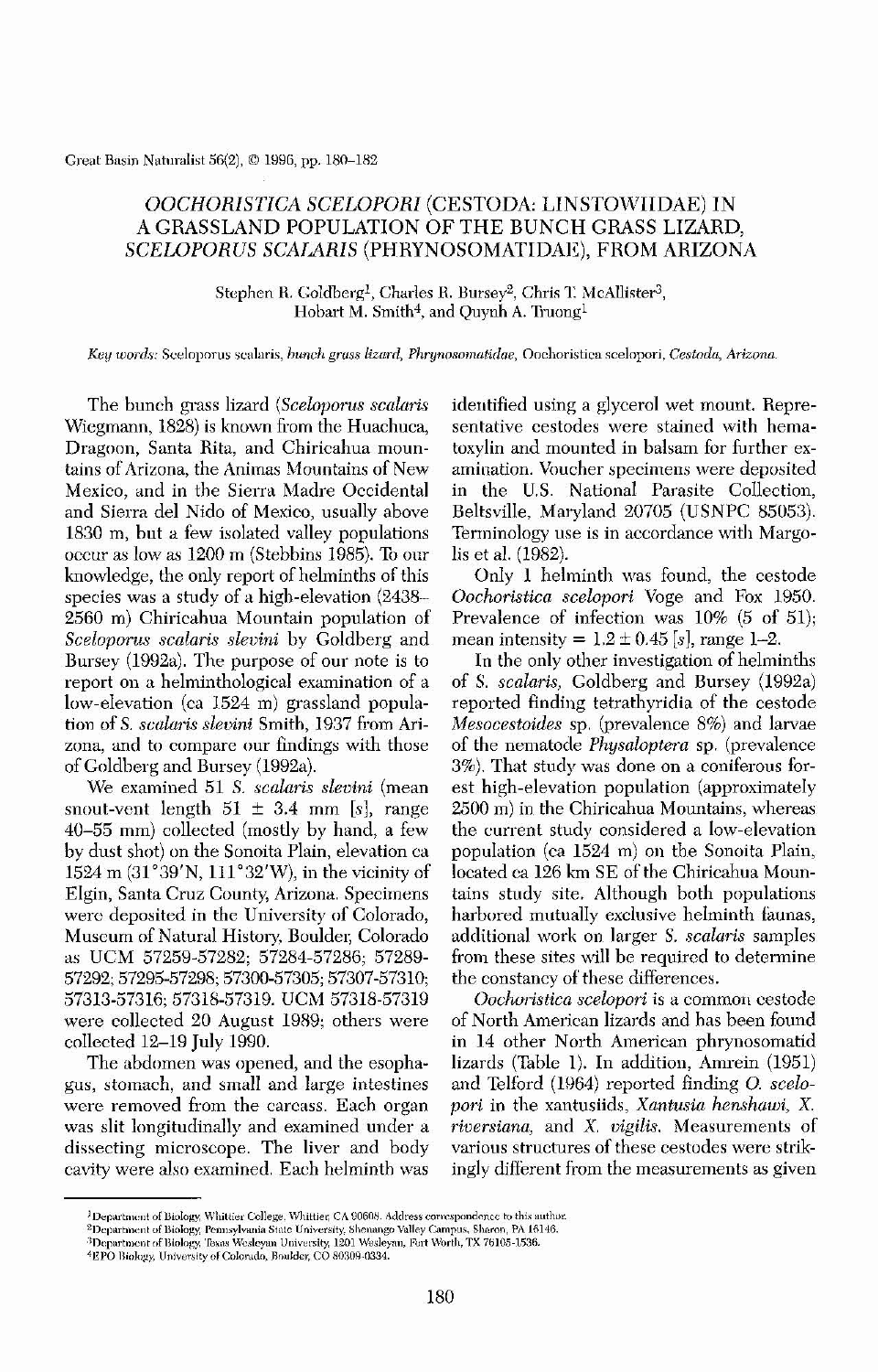# 1996]

TABLE 1. Definitive hosts of Oochoristica scelopori in North America.

| Host                 | Locality   | Prevalence      | Reference                 |
|----------------------|------------|-----------------|---------------------------|
| Crotaphytus collaris | California | $100\% (1/1)$   | Telford 1970              |
| Gambelia wislizenii  | California | $40\% (2/5)$    | Telford 1970              |
| Sceloporus clarkii   | Arizona    | $5\% (1/20)$    | Goldberg et al. 1994      |
| S. graciosus         | California | not given       | Voge and Fox 1950         |
|                      | California | $10\% (7/71)$   | Telford 1970              |
|                      | Idaho      | $22\% (2/9)$    | Waitz 1961                |
|                      | Idaho      | $1\% (1/118)$   | Lyon $1986$               |
|                      | Utah       | $5\%$ (1/22)    | Pearce and Tanner 1973    |
| S. jarrovii          | Arizona    | 10% (47/489)    | Goldberg and Bursey 1990  |
|                      | Arizona    | $3\% (1/31)$    | Goldberg and Bursey 1992b |
|                      | Arizona    | 5% (15/302)     | Goldberg et al. 1995a     |
| S. magister          | Arizona    | (?)/3)          | Walker and Mathias 1973   |
|                      | Texas      | $6\%$ $(1/17)$  | Goldberg et al. 1995b     |
| S. occidentalis      | California | 20% (13/65)     | Voge and Fox 1950         |
|                      | California | $23\% (27/116)$ | Telford 1970              |
|                      | Idaho      | $11\% (2/19)$   | Lyon 1986                 |
|                      | Oregon     | 33% (20/60)     | White and Knapp 1979      |
|                      | Utah       | $9\% (1/11)$    | Pearce and Tanner 1973    |
| S. olivaceus         | Texas      | $3\% (2/61)$    | Goldberg et al. 1995b     |
| S. orcutti           | California | $22\%$ (16/74)  | Goldberg and Bursey 1991  |
| S. poinsettii        | Texas      | $30\%$ (3/10)   | Goldberg et al. 1993      |
| S. scalaris          | Arizona    | $10\%$ (5/51)   | this paper                |
| S. undulatus         | Arizona    | $6\%$ (3/48)    | Goldberg et al. 1994      |
| Uma inornata         | California | $7\% (1/15)$    | Telford 1970              |
| U. notata            | California | $42\% (10/24)$  | Telford 1970              |
| Urosaurus graciosus  | California | $6\% (2/34)$    | Telford 1970              |

in the original description of O. scelopori by Voge and Fox (1950). Amrein (1951) reported the average length of 25 mature cestodes from X, henshawi and X, vigilis to be  $15.82$  mm; the cestodes from X. riversiana measured 33-37 mm. Telford (1964) indicated his cestode specimens from xantusiid lizards were less than 45 mm. Both Amrein and Telford identified these cestodes as O. scelopori. Bursey and Goldberg (1992) found Amrein's measurements of cestodes from  $X$ . henshawi and  $X$ . vigilis to approximate the measurements of O. bezyi, whereas Telford's measurements of cestodes from X. *riversiana* approximated measurements of O. islandensis and suggested that X. henshawi, X. riversiana, and X. vigilis be removed from the host list of O. *scelopori*, leaving only phrynosomatid lizards as hosts for O. scelopori.

# **LITERATURE CITED**

- AMREIN, Y. U. 1951. The intestinal entozoa of the night lizards of California and their mode of transmission. Unpublished doctoral dissertation, University of California, Los Angeles. 162 pp.
- BURSEY, C. R., AND S. R. GOLDBERG. 1992. Oochoristica

GOLDBERG, S. R., AND C. R. BURSEY. 1990. Gastrointestinal helminths of the Yarrow spiny lizard, Sceloporus jarrovii jarrovii Cope. American Midland Naturalist 124: 360-365.

- . 1991. Intestinal helminths of the granite spiny lizard (Sceloporus orcutti). Journal of Wildlife Diseases 27: 355-357.
- 1992a. Helminths of the bunch grass lizard, Sceloporus scalaris slevini (Iguanidae). Journal of the Helminthological Society of Washington 59: 130–131.
- . 1992b. Prevalence of the nematode Spauligodon giganticus (Oxyurida: Pharyngodonidae) in neonatal Yarrow's spiny lizards, Sceloporus jarrovii (Sauria: Iguanidae). Journal of Parasitology 78: 539-541.
- GOLDBERG, S. R., C. R. BURSEY, AND R. L. BEZY. 1995a. Helminths of isolated montane populations of Yarrow's spiny lizard, Sceloporus jarrovii (Phrynosomatidae). Southwestern Naturalist 40: 330-333.
- GOLDBERG, S. R., C. R. BURSEY, AND C. T. MCALLISTER. 1995b. Gastrointestinal helminths of nine species of Sceloporus lizards (Phrynosomatidae) from Texas. Journal of the Helminthological Society of Washington 62: 188-196.
- GOLDBERG, S. R., C. R. BURSEY, AND R. TAWIL. 1993. Gastrointestinal belminths of the crevice spiny lizard, Sceloporus poinsettii (Phrynosomatidae). Journal of the Helminthological Society of Washington 60:  $263 - 265.$ 
	- 1994. Gastrointestinal helminths of Sceloporus lizards from Arizona. Journal of the Helminthologi-

### islandensis n. sp. (Cestoda: Linstowiidae) from the island night lizard, Xantusia riversiana (Sauria: Xantusiidae). Transactions of the American Microscopical Society 111: 302-313.

cal Society of Washington 61: 73-83. LYON, R. E. 1986. Helminth parasites of six lizard species from southern Idaho. Proceedings of the Helminthological Society of Washington 53: 291-293.